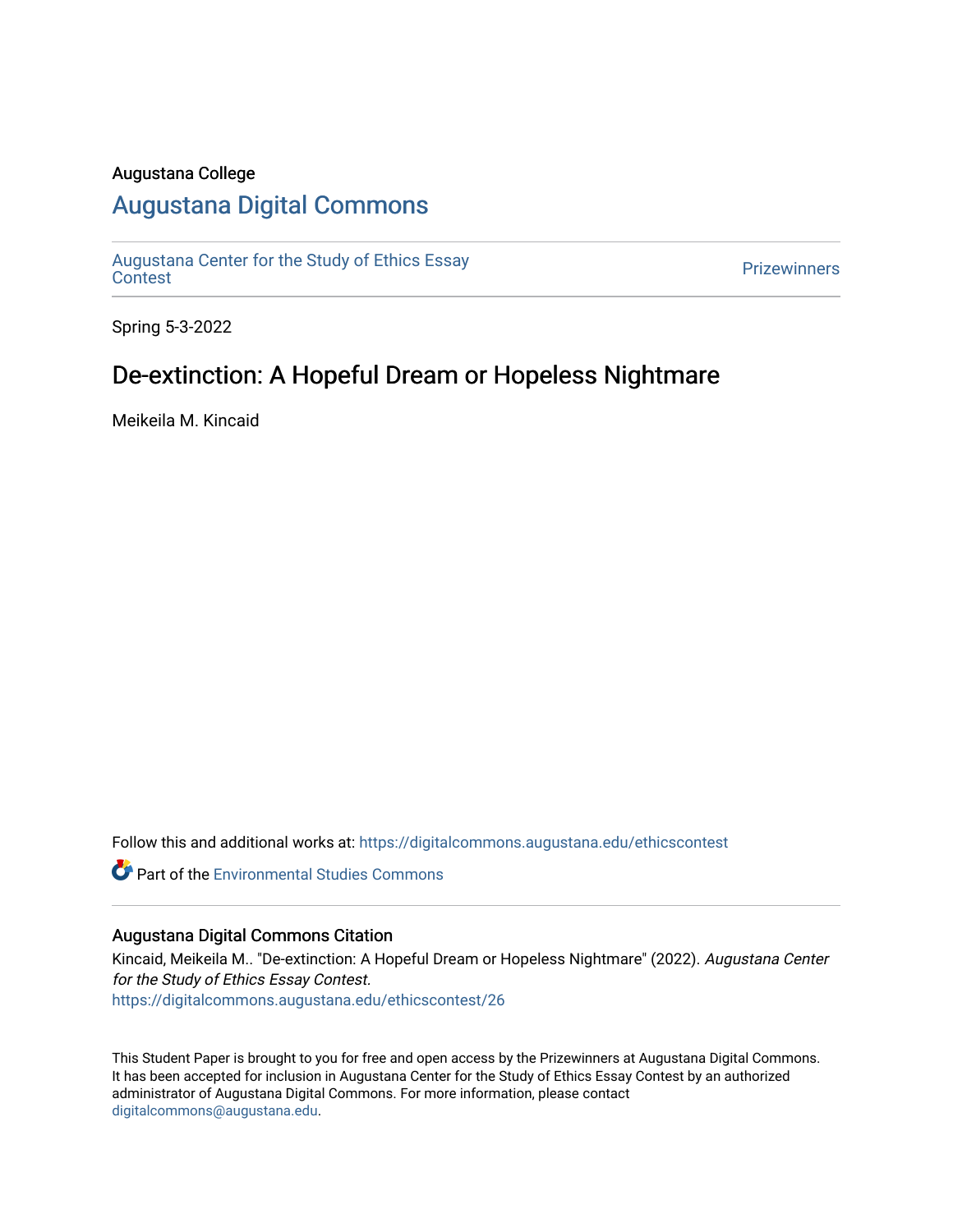### **De-extinction: a hopeful Dream or a hopeless Nightmare**

The Saber-toothed Cat, wooly mammoth, dodo bird, Great Auk, Steller's Sea Cow, Tasmanian Tiger, Passenger Pigeon, and the Pyrenean Ibex. What do all of these animals have in common with each other, since it does not seem like there is a common denominator between the eight? The answer is relatively simple if you dig a bit deeper. The answer is that they are all gone due to various extinctions. Extinctions are nasty on a minor and major ecological and environmental scale. Species that are wiped out that are never to be seen again on the earth.

These extinctions can have effects that can cause mass damage on a scale that we are currently unaware of. We saw this with the extinction of the Passenger pigeon back in 1914. Which then begs the question. Should recombinant DNA technology be used to bring back species that were made extinct whether by nature or by mankind or should we put effort into de-extinction projects. I am on the side of the argument that we should not be using technology to bring back extinct species.

First off lets dive into some of the basic cons of de-extinction programs to get a better understanding of what this is. De-extincion has a"A species brought back from extinction will require a home (habitat) and food. The void these species left when they became extinct has already been filled by new species, and as such, a clash between the two groups will be inevitable. And not to forget, the problem of man-animal conflict will only become severe."<sup>1</sup>

Second, are the Creator and biblical arguments. Humans should not get the chance to play around with the lives of animals. We are not God and we should not even think about

<sup>1</sup> "Pros and Cons of De-Extinction," BiologyWise (BiologyWise, 2018), [https://biologywise.com/pros-cons-of-de-extinction.](https://biologywise.com/pros-cons-of-de-extinction)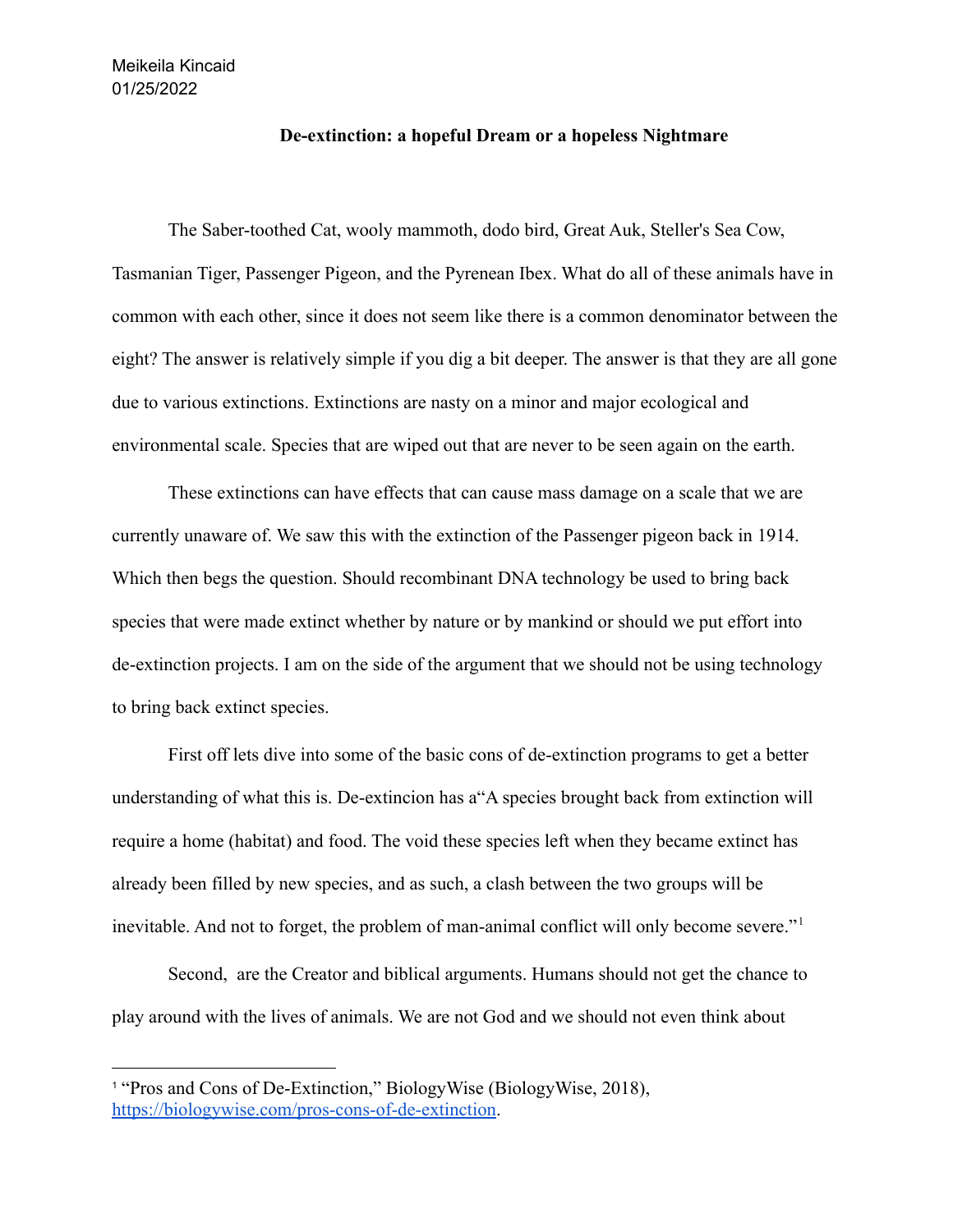attempting to try and even become God. For we are not God but created by God. Therefore, we should not delude ourselves into thinking that we can have the ability to recreate life like Frankenstein by Mary Shelley. It would be considered unnatural

To start off with, there is a movie series that explores this particular premise granted with just dinosaurs. This series is "Jurassic Park". A quick synopsis of the film series is that a group of scientists find some dinosaur DNA and decide to recreate the extinct predators and prey. After doing so, it all goes south from there. The zoo is then poorly run which causes the animals to run amok causing destruction and death. It then ends with all of the dinosaurs either dying out or being lost for an unknown amount of time.

So a very bad idea in the long run. Also if the smaller animals like Passenger Pigeons and the Dodo bird are brought back, who is to say that our pride will not stop us from wanting to bring forth more dangerous mammals like say mammoths or forbid it saber tooth tigers. Perhaps we should wait until science and humanity is able to properly handle such a thing. Which means we should not even dream of putting this into action for we are unaware of the consequences. With dives into the rules of consequentialism. The consequences of this decision may or may not outweigh the positives.

Secondly we were created by God in order to be stewards of the land and yet we failed to do so because of human greed and gluttony. The Laudotsi from Pope Francis and first two chapters of Genesis from the Bible bring this up. In the Bible the book one of Genesis says, "God blessed them, and God said to them, "Be fruitful and multiply, and fill the earth and subdue it; and have dominion over the fish of the sea and over the birds of the air and over every living thing that moves upon the earth."<sup>2</sup> By them, that means mankind otherwise known

 $2$  Gn 1:1-28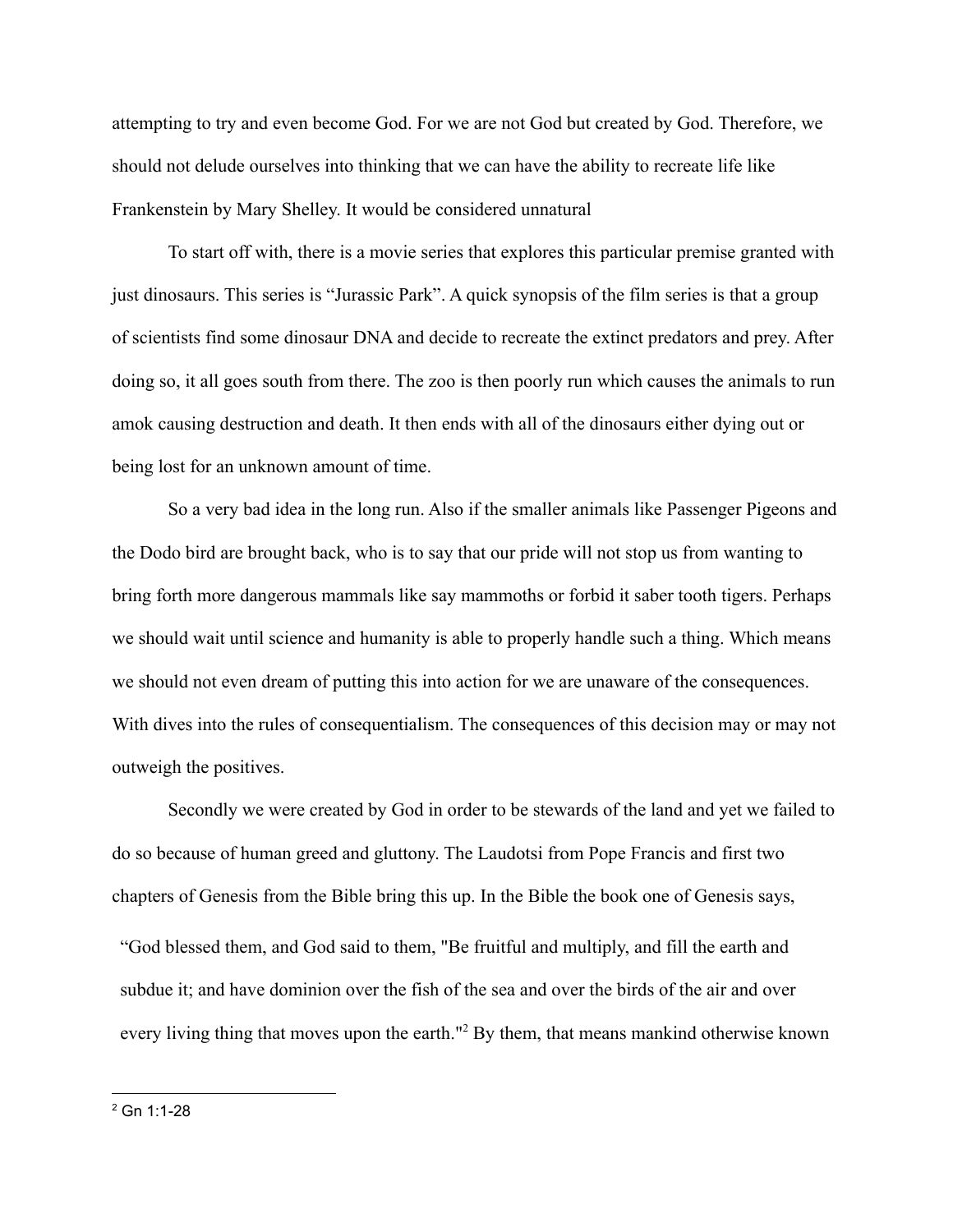as Adam, and then Eve. Adam and Eve were created as the stewards of the Garden of Eden. Which means that all of humanity that would follow after them would also become the stewards of the world.

Now Pope Francis has a similar mindset and also has some biblical views on the matter of the world. In his encyclical letter the Laudato Si, which was on the care for our common home. He says a few things on our role in the web of this world of ours. One of the things that was said in the Laudato Si was,"this sister now cries out to us because of the harm we have inflicted on her by our irresponsible use and abuse of the goods with which God has endowed her. We have come to see ourselves as her lords and masters, entitled to plunder her at will."<sup>3</sup> This explains how our actions have had a nasty effect on the environment and our brothers and sisters..

Another thing that is mentioned is, "the violence present in our hearts, wounded by sin, is also reflected in the symptoms of sickness evident in the soil, in the water, in the air and in all forms of life."<sup>4</sup> How this ties into the issue of de-extinction programs is interesting. This connects because due to our destructive behavior towards the earth and our animal brothers and sisters, we lost the title of earth steward.

Another important piece is the fact that, "We have forgotten that we ourselves are dust of the earth (cf. *Gen* 2:7); our very bodies are made up of her elements, we breathe her air and we receive life and refreshment from her waters."<sup>5</sup> Because of our sins of greed, lust, pride, and

<sup>4</sup> Ibid <sup>3</sup> Pope Francis, "Laudato Si' (24 May 2015) | Francis," www.vatican.va, May 24, 2015[,](https://www.vatican.va/content/francesco/en/encyclicals/documents/papa-francesco_20150524_enciclica-laudato-si.html) [https://www.vatican.va/content/francesco/en/encyclicals/documents/papa-francesco\\_20150524\\_e](https://www.vatican.va/content/francesco/en/encyclicals/documents/papa-francesco_20150524_enciclica-laudato-si.html) [nciclica-laudato-si.html.](https://www.vatican.va/content/francesco/en/encyclicals/documents/papa-francesco_20150524_enciclica-laudato-si.html)

<sup>5</sup> Ibid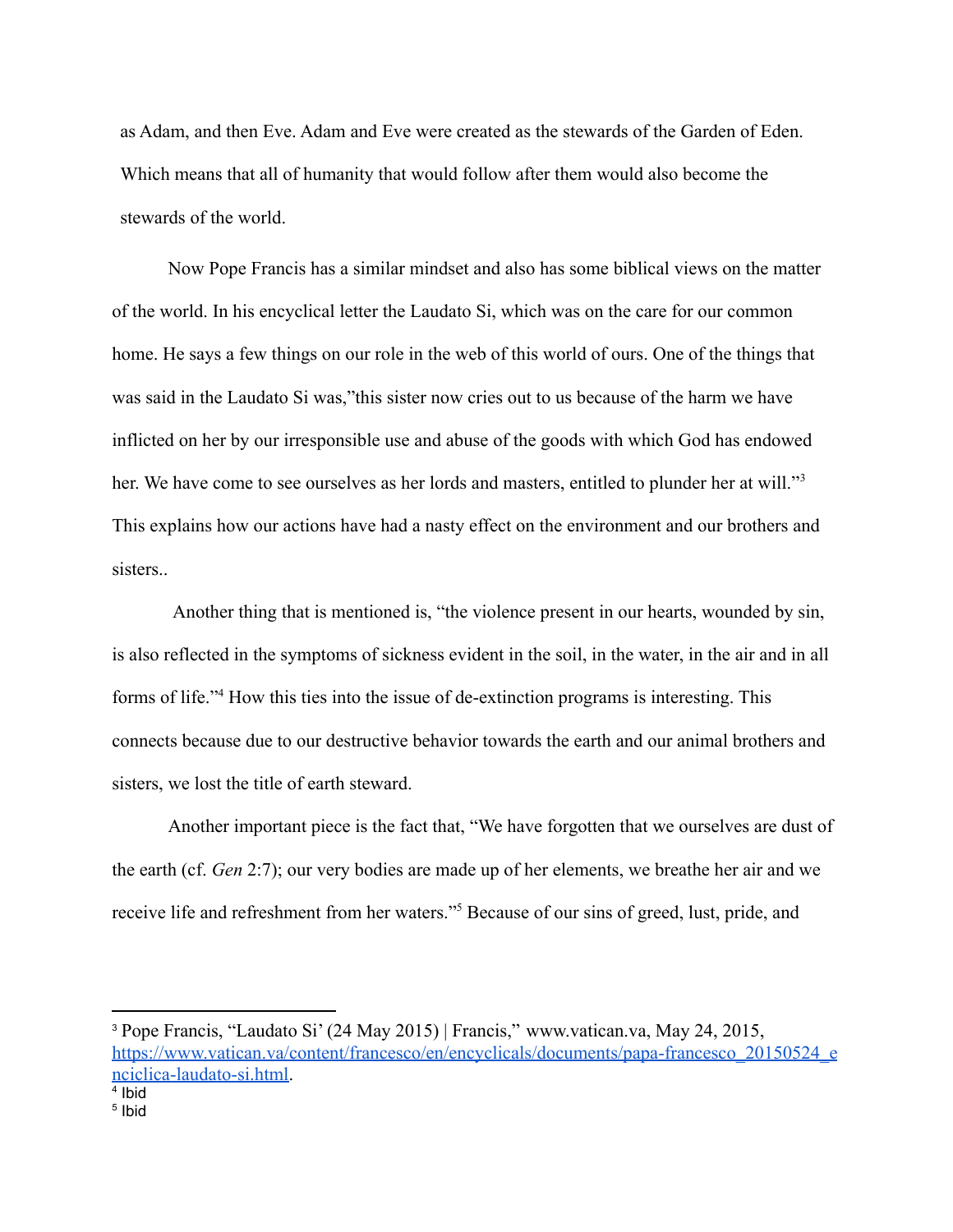gluttony; we have damaged our brothers and sisters. We even ended up eating a good few of them and ensured that their home was unable to properly sustain them.

Zoos and aquariums would soon start popping up. This could be a very dangerous idea to do so. There are a whole slew of reasons why this is a bad idea.

The first one is that the "animals are trapped in unnatural environments."<sup>6</sup> This should be a given the zoo is not their natural habitat. There are usually bars, cages, plexiglass, and netting that keeps the animals in thus limiting their movement. This environment can leave behind some nasty side effects. The biggest issue is that the, "mental problems of animals in zoos are quite common."<sup>7</sup> Which makes sense considering the fact that these animals are in places where they probably are not given much stimulation. Plus the zoo's conditions could be unhygienic.

Lastly, "some zoos only exist for profit-maximization purposes"<sup>8</sup> Welcome the economic tether. These animals are not cheap to keep alive and well. They cost money and the money may be coming from those that pay taxes. Which can go wrong if the government decides to cut the money that flows into these zoos.

The third reason is disease. These extinct species have diseases that the world has not seen since their extinction and the reintroduction of these diseases could have nasty consequences. Also these animals may not be capable of handling modern day diseases. In regards to the avian species we have H1N1 and multiple strains of the bird flu. Biowise even goes into this stating that, "By bringing back these species, we might also bring back the viruses and pathogens that had become extinct with them, thus making a whole lot of extant species vulnerable. To make matters worse, we have no idea as to how these viruses and pathogens will

<sup>6</sup> Andreas, "32 Important Pros & Cons of Zoos," E&C, August 24, 2020, <https://environmental-conscience.com/zoos-pros-cons/>.

<sup>7</sup> Ibid

<sup>8</sup> Ibid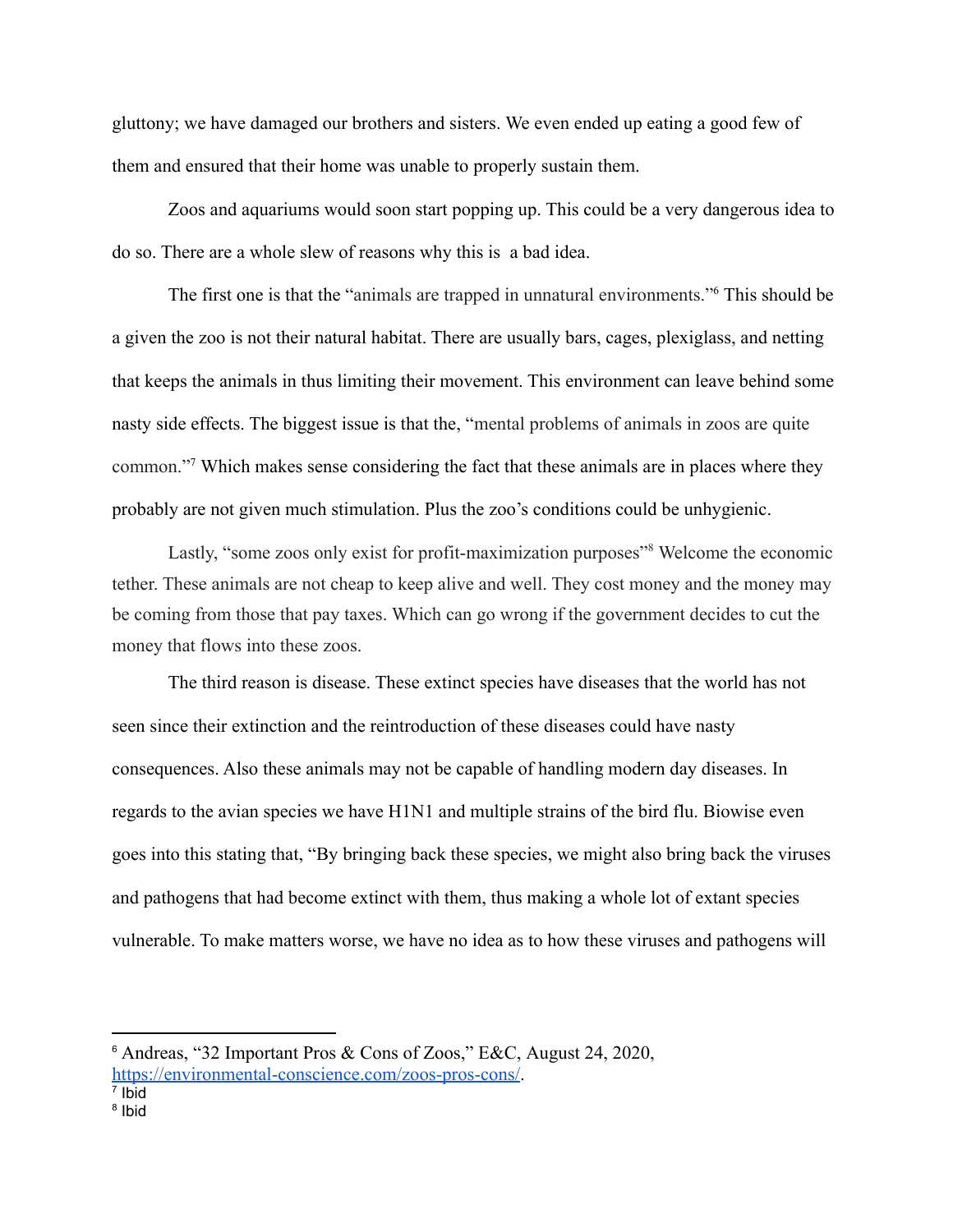affect us humans."<sup>9</sup> So in doing something that could be seen as good, we could just end up exposing humanity to things that we have not seen since the last Ice Age.

The fourth is the issues involving cloning animals in general. Cloning may not be the best way to bring back these animals for a couple of reasons.

The first reason is that the exploitative nature of man will likely kick in as soon as these creatures are brought back to the world. Miller states that, "we have lost many animals (and are on the verge of losing more) because we want to profit from what they have to offer. As such, poachers don't care whether they slaughter a few or a many because they will definitely earn a lot by taking life away from precious animals."<sup>10</sup> If we have an issue with poachers now even with the legislation, what happens when we bring new species in the world that can have a potential target on their backs as soon as we let them loose

Lastly, the environment is different from the one that these animals may have been used to. For the Dodo bird and the passenger Pigeon for example, the current world is not conducive to having them around. Power lines and high-rise buildings would be in their possible flight paths. Power lines could also possibly electrocute the birds should they decide to rest on them. So therefore the environment is not conducive for their continued existence should we decide to revive them.

Secondly, cars and pollution are another issue. The pollution levels since the extinctions of both the Passenger Pigeon and the Dodo bird have changed drastically since their existence on Earth. The Dodo bird was deemed extinct in 1690 while the Passenger Pigeon was in 1914. The pollution levels in 1914 were, "By 1900, industrial pollution explains nearly 60% of the urban

<sup>9</sup> "Pros and Cons of De-Extinction," BiologyWise

<sup>10</sup> Keith Miller, "6 Advantages and Disadvantages of [C](https://futureofworking.com/6-advantages-and-disadvantages-of-cloning-extinct-animals/)loning Extinct Animals | FutureofWorking.com," Futureofworking.com, 2018,

<https://futureofworking.com/6-advantages-and-disadvantages-of-cloning-extinct-animals/>.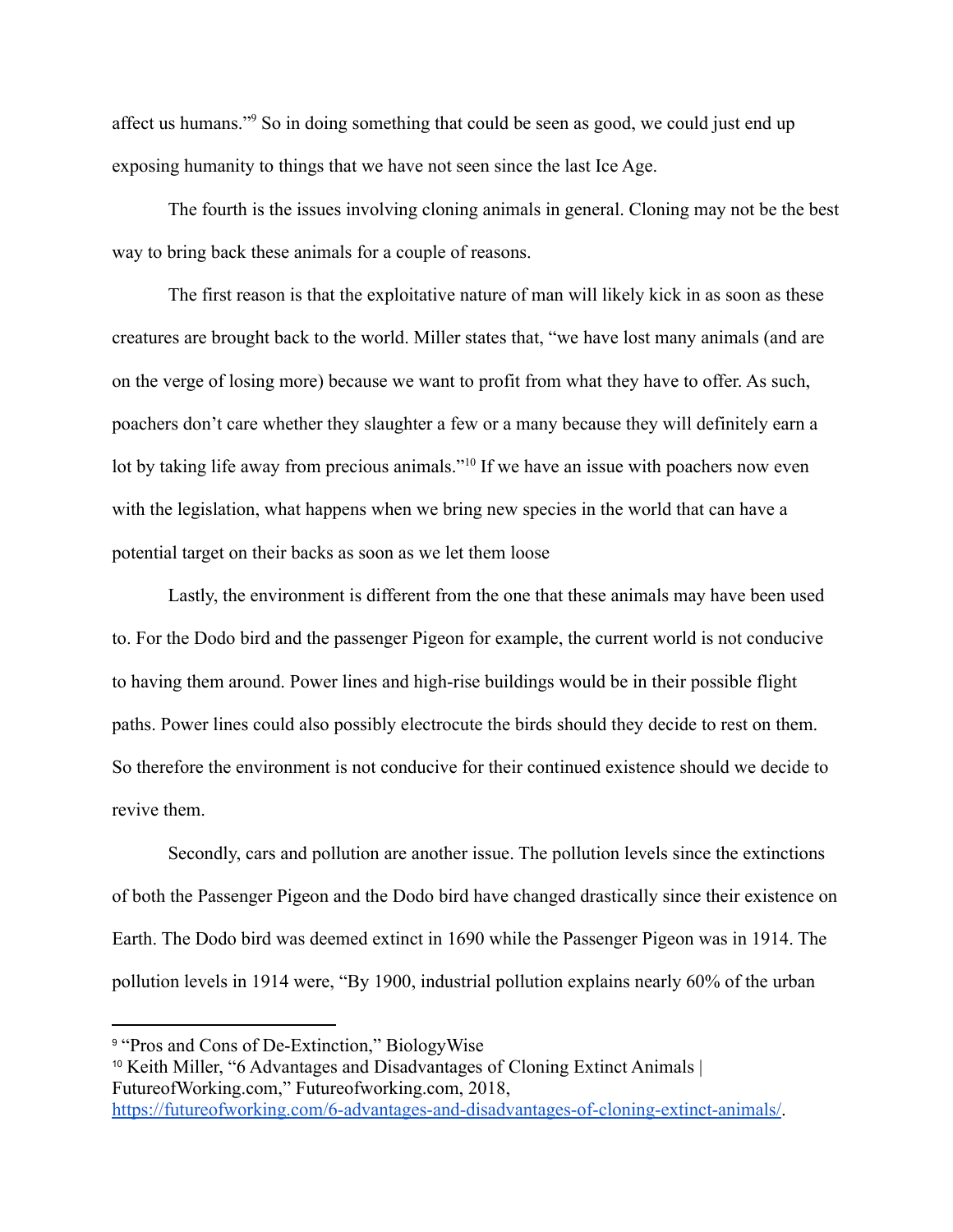mortality penalty, with an impact that is twice as large as other factors associated with density."<sup>11</sup> Meanwhile the current levels are, "...more than 90 percent"<sup>12</sup> That is about a 50% increase which means that the air is no longer as pure as it should be. This means that the birds would be unable to breathe and adjust. Because if the humans seem to have a problem with it, it is safe to assume that the animals would have a problem as well.

Lastly, we already messed up. Humans tend to desire their own survival over the survival of other species. The passenger Pigeon was hunted to extinction because humans were too gluttonous to leave them alone. Also it was because they were considered a delicacy at the time. Plus even though we have recreated species, that does not mean that we were able to keep them alive.

In the article from Forbes written by Kiona Smith titled "The Species That Went Extinct Twice" it was mentioned that, "The Pyrenean ibex became extinct in January of 2000, when a falling tree landed on the last surviving member of the species. Three and a half years later, the Pyrenean ibex became extinct for the second time, when a newborn clone gasped her first and last breaths in a Spanish laboratory."<sup>13</sup> What does this reveal to us? This reveals that once again, humans were too bold and it ended up blowing up in the face of science. Because we did not make sure that the Ibex was safe in the wild, we ended up losing it. Then not even three years later, we lose them again.

<sup>11</sup> Elizabeth Quill, "These Are the Extinct Animals We Can, and Should, Resurrect," Smithsonian (Smithsonian.com, April 23, 2015),

[https://www.smithsonianmag.com/science-nature/these-are-extinct-animals-we-can-should-resurr](https://www.smithsonianmag.com/science-nature/these-are-extinct-animals-we-can-should-resurrect-180954955/) [ect-180954955/](https://www.smithsonianmag.com/science-nature/these-are-extinct-animals-we-can-should-resurrect-180954955/).

<sup>&</sup>lt;sup>12</sup> "WDI - the Global Distribution of Air Pollution," datatopics.worldbank.org, September 12, 2019,

[https://datatopics.worldbank.org/world-development-indicators/stories/the-global-distribution-of](https://datatopics.worldbank.org/world-development-indicators/stories/the-global-distribution-of-air-pollution.html)[air-pollution.html.](https://datatopics.worldbank.org/world-development-indicators/stories/the-global-distribution-of-air-pollution.html)

<sup>&</sup>lt;sup>13</sup> Kiona N. Smith, "The Species That Went Extinct Twice," Forbes, accessed January 24, 2022, <https://www.forbes.com/sites/kionasmith/2021/01/23/the-species-that-went-extinct-twice/>.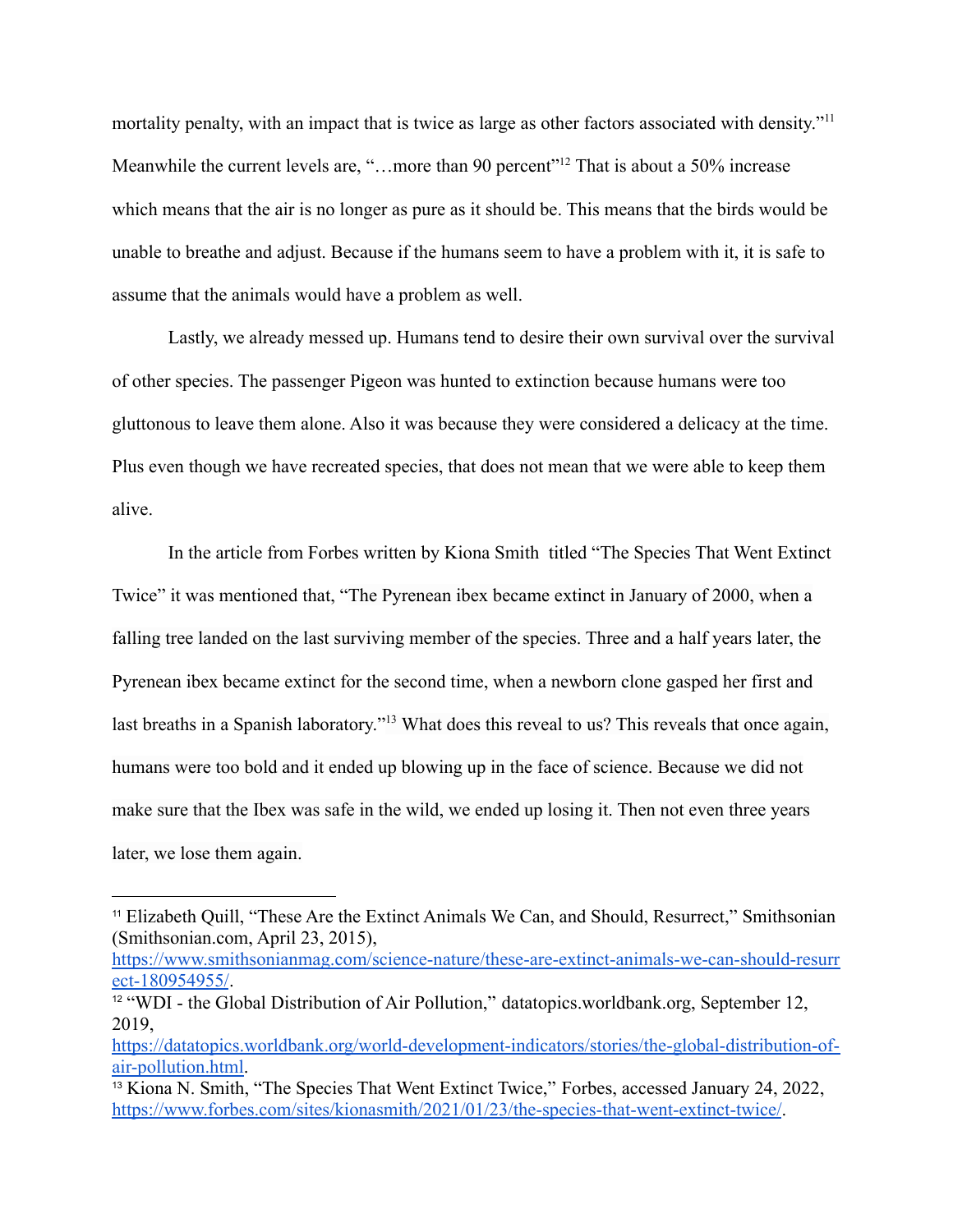Just as there are some that are on the side that humans should not have the chance to resurrect extinct species; there are those that believe that we should bring these species back to life. This is for a few reasons. The first reason is we could study them in zoos. There are several pros to zoos and aquariums.

The first support for the zoos is that, "zoos are quite popular."<sup>14</sup> Because of the fact that zoos are everywhere it allows people to visit these animals. It would also allow for researchers to have hands on access to these creatures which makes it easy to get DNA and various samples necessary to keep on ice in case of cloning.

Second and finally, this would allow for the revival of animals that deserve to have a second chance. This would be done through the cloning process which has its own benefits despite the biblical arguments against it.

The first reason that cloning and bringing back an extinct animal is that bringing back an extinct animal can offer important scientific knowledge that we currently do not possess. According to Keith Miller, he states that, "We do have a few but often times those aren't quite enough to present a complete picture of animals long gone. When we can resurrect them successfully, we have access to insights we haven't had before."<sup>15</sup> Which is the main role of science. Science is supposed to be used to help us gain insight into a world that we have yet to fully understand.

The second reason being the cloning process ties well into the first. Cloning an extinct animal could be considered a huge step for mankind in the realm of genetic engineering. In regards to the Pyrenean Ibex, "The animal was declared extinct in 2000 when the last of its species was found dead in northern Spain. However, scientists were able to use skin samples in

<sup>14</sup> Andreas, "32 Important Pros & Cons of Zoos,"

<sup>15</sup> Keith Miller, "6 Advantages and Disadvantages of Cloning Extinct Animals |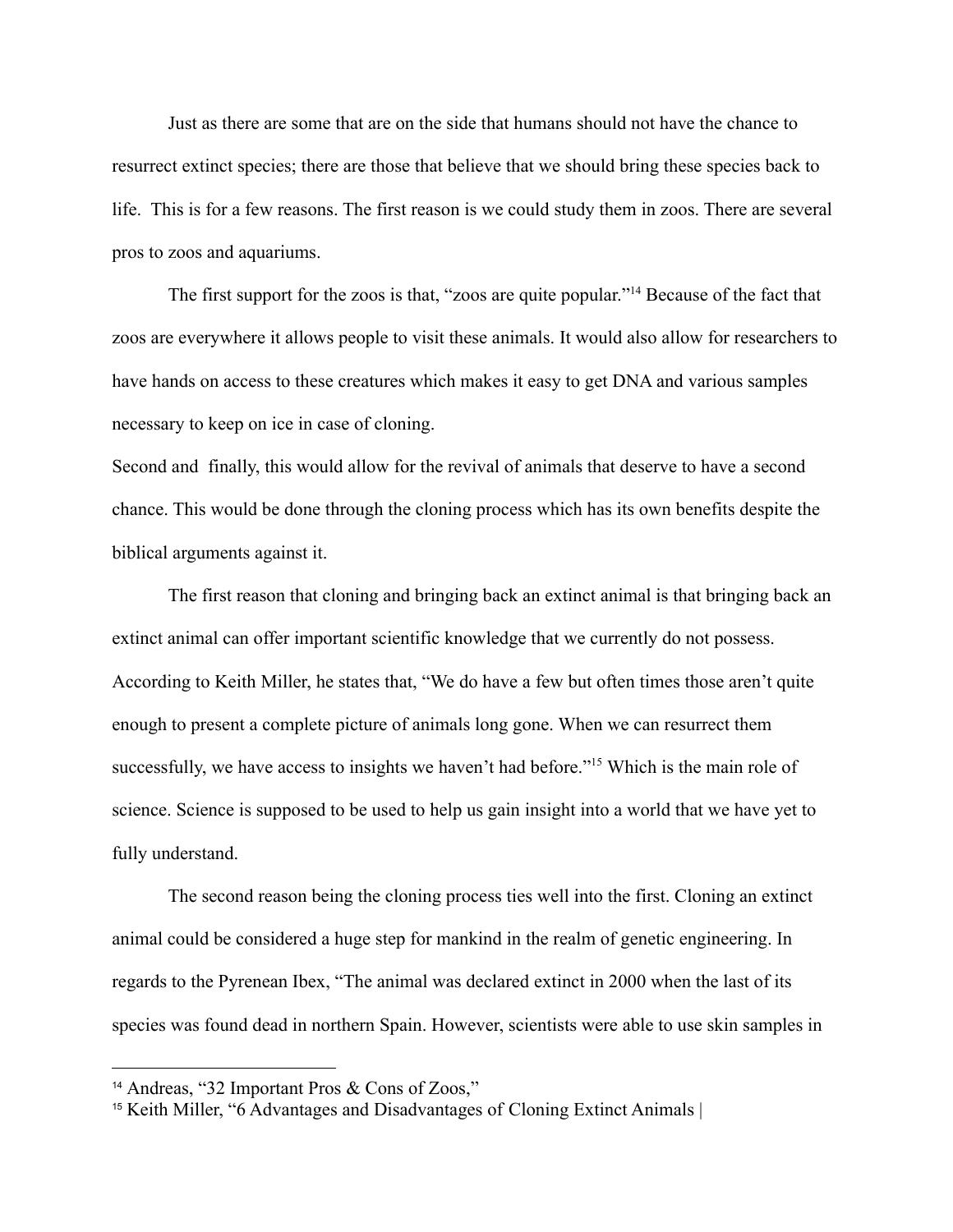liquid nitrogen. Using that DNA, they cloned a female ibex but it died shortly after birth because of lung defects."<sup>16</sup> So science was able to accomplish the impossible even with the unfortunate accidental death.

Lastly, the possibility of bringing extinct animals back can possibly help the environment. "The world we live in now is full of threatened or damaged ecosystems. Scientists believe that introducing extinct animals that can restore these ecosystems back to life would be very beneficial." <sup>17</sup> This is why some want to bring back the wooly mammoth in order to send them to the tundra. The idea that the mammoth would work is probably not a good idea.

Extinction is an unfortunate affair. However, de-extinction programs are not the answer that we should go with if we wish to solve this issue. If we bring back these animals, then how will we be able to learn and remember the impact their deaths had on the world? By refusing to learn from our past actions, humanity is doomed to repeat them. Unless we can let go of our greed and desire to take more than we need, we will continue to create these extinction events until finally we are the last ones to finally go extinct. And all that will be left of us will be nothing more but our toxic imprint upon the world.

 $16$  Ibid

<sup>17</sup> ibid